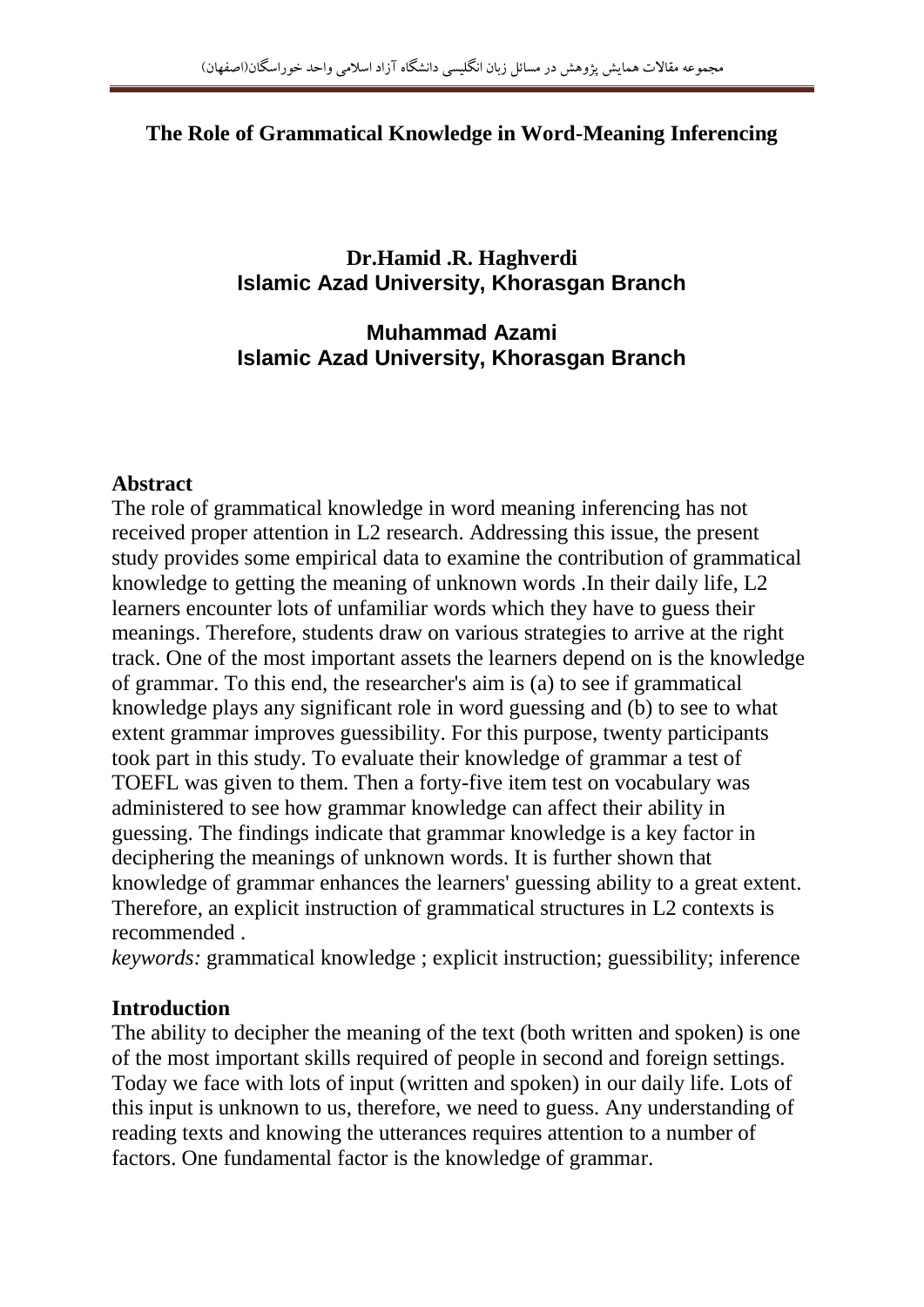Knowing words is the key to understanding and be understood and the bulk of learning a new language consists of learning new words. Since we face with lots of new vocabulary in our reading and listening, one good technique is to guess the meaning of unknown words. In many cases this attempt fails because we do not know the grammatical structure of the sentences.

There seems to be a general consensus among educationists that learners' exposure to sufficient comprehensible input is one of the requirements for learning to take place. In reality, however, learner's exposure to incomprehensible input is unavoidable. One major source of incomprehensibility seems to be related to unknown lexical items in input. In such contexts, learner's primary task is to discover the meaning of unknown words .

To illustrate how learners deal with unknown words, Read (2000) refers to initial evaluation of the unknown word in terms of its contribution to the general understanding of the texts, learners normally evaluate the contribution of the unknown words to their general understanding. If an unknown word is not regarded as having a major impact on comprehension, it is normally ignored, on the other hand ,if it is judged to have a great contribution to determining the meaning, a variety of strategies are used to disambiguate it. Most often learners tend to infer the meaning of unknown words from context. This as Read (2000) suggests is considered desirable on the grounds that" it involves deeper processing that is likely to contribute to better comprehension of the text as a whole and may result in some learning of the lexical item that would not otherwise occur (p.53).

Learning to read in a second language is one of the most valuable skills L2 learners should develop for social and academic purposes. This makes reading an active process and a demanding skill as readers are required to use the background knowledge, the grammatical knowledge, the situational context and the contextual clues to construct an interpretation of the meaning of a text (Pritchard ,1990. Brantmerier, 2003b) .As such a growing body of research on reading has focused on how readers :

a) utilize background knowledge to construct a model of text (e.g., Brantmerier, 2003b; Johnson,1982; McNamara et al., 1996;Pritchard , 1990);

b) use L2 grammatical knowledge to understand text (e.g., Anderson ,1984; Alderson and Urquhart,1984; Brantmerier ,2003b;Hammandou –Sullivan,1991) and c) employ strategies to comprehend texts(e.g., Young and Oxford, .1997; Laufer,1997; Halldorson and Singer , 2002; Gritffith ,2003; Frantzen,2003). The influence of background knowledge on reading comprehension has been investigated extensively. Differences in prior knowledge impact the usefulness of different resources available to learners and result in degrees of learning. The facilitating effect of background knowledge on reading comprehension has been demonstrated. For example, examining the effect of linguistic complexity and cultural origin of a text, Johnson(1982) found that cultural origin of the text had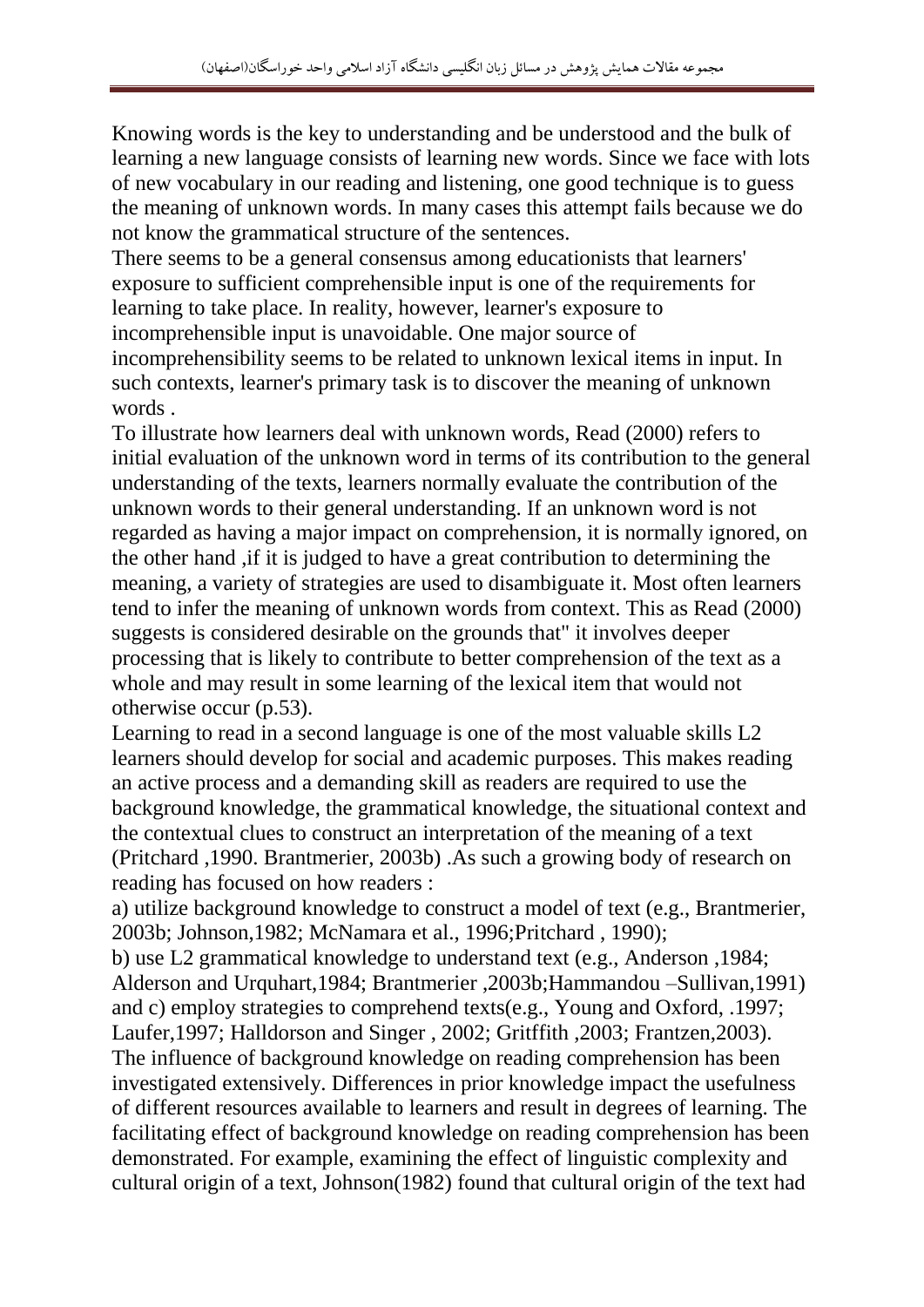more impact on the comprehension of the L2 students than the semantic and syntactic complexity.

Research has shown that intermediate and advanced EF learners guess their vocabulary to a great extent through adjacent words and grammatical structure of the sentence .

Readers' vocabulary knowledge is an essential prerequisite for inferencing ( Barnett,1989;Kelly;1990; Huckin ;and Coady ;1999) .When readers come across unknown words they may be unable to make use of available contextual clues because the words that may be used to disambiguate an unknown word are unknown .Thus, usable context is affected by the proportion of known to unknown words; when there exists a large proportion of unknown to known words, learners may be unable or reluctant to use contextual clues for inferencing word meaning.

Grammar knowledge has a significant impact on inferencing .The role of grammar in L2 learning and processing is well acknowledged (Haastrup; 1991; Kelly.,1990; Paribakht and Weshe;1999;Paribakht;2004).

However,as Paribakht (2004) mentions 'it is far from clean how grammatical knowledge can assist learners in their L2 lexical processing and subsequent vocabulary acquisition' (p. 149). There are only few studies indicating that grammar knowledge is involved in L2 lexical processing ( e.g., Paribakht and Weshe ,1999; Paribakht, 2004). Concurring with the view that grammar knowledge influences inferencing, Haastrup(1991)notes "lexical inferencing involves making informed guesses as to the meaning of a word in light of all available linguistic cues in combination with the learners' general knowledge of the world, her awareness of the context and her relevant linguistic knowledge" (p.40).

Lexical inferencing is the most frequently used strategy by EFL learners (Oxford ,1990;Paribkht , 2004; Kaivanpanah ,2004). Consequently an in-depth understanding of factors influencing inferencing may not only help us develop insights into the nature of comprehension processes, it may , as Paribakht(2004) suggests "shed some lights on the role knowledge of grammar may play in lexical processing'(p.150).In this connection, the main focus of this research would be on whether grammatical knowledge has any impact on guessing words .Unfortunately grammar teaching has always been one of the most controversial and least understood aspects of language teaching. Few teachers remain indifferent to grammar and many teachers become obsessed by it.

#### **Research Questions**

Although teaching grammar in learning an L2 is much maligned by L2 teachers, it is widely used in L2 learners' production process. It appears that L2 learners often use their grammar as a sentence – making machine. It means that the teaching of grammar offers the leaner the means for potentially limitless linguistic creativity .Also, grammar functions as an advance organizer for later acquisitions of the language especially for inferencing the meaning of unknown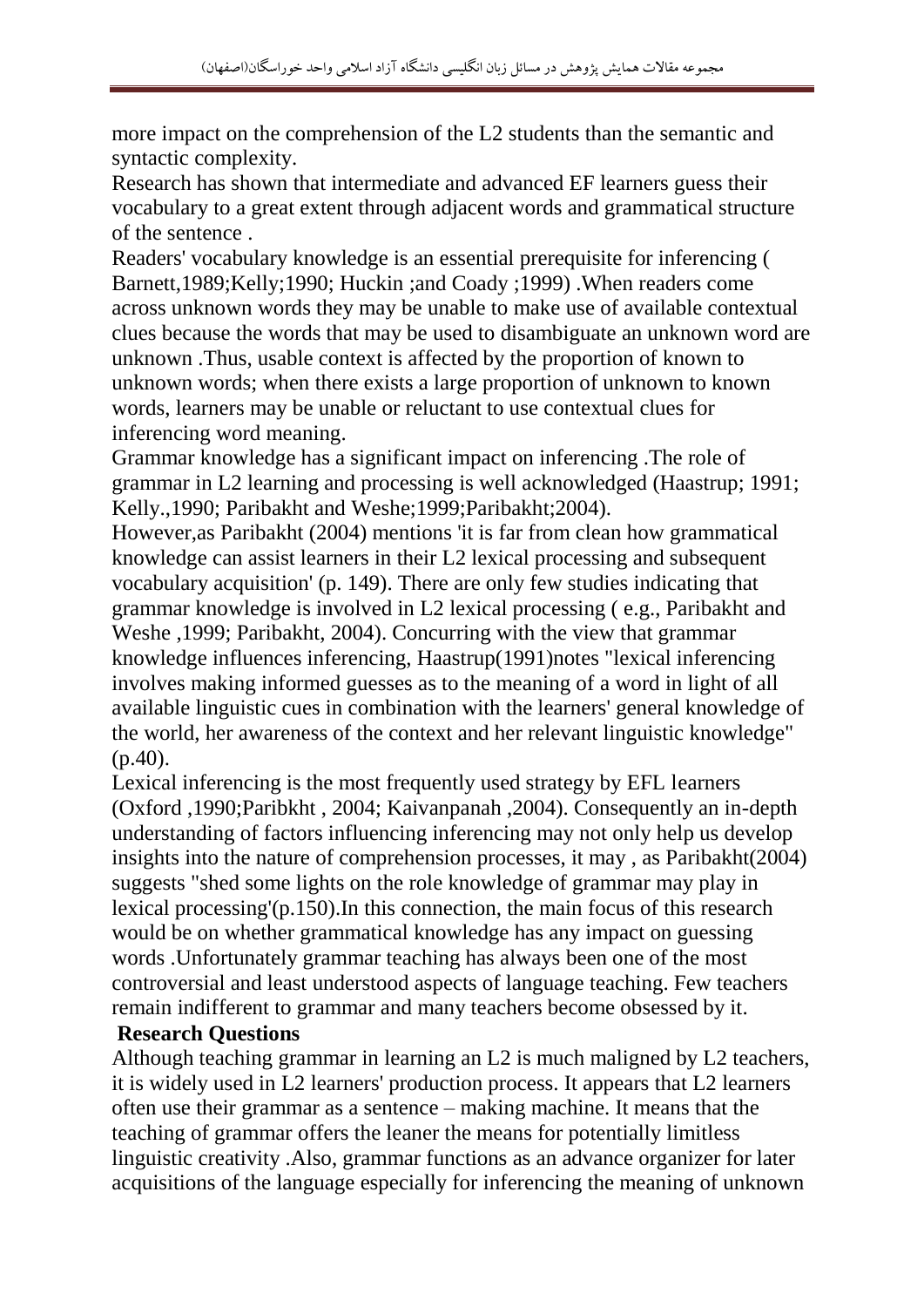words. However, relatively little research attention so far seems to have been devoted to a consideration of role of grammar in second language acquisition  $(SLA)$ .

Grammar is a tool to produce and to receive the language effectively .Thus, this study aims to explore the role of grammatical knowledge in words meaning inferencing, particularly in terms of sentence and reading comprehension. Therefore, according to the afore - mentioned paragraphs, the following research questions are to be addressed in this research:

1. Does the knowledge of grammar have an effect on meaning inferencing ? 2. To what extent does the knowledge of grammar have an effect on meaning inferencing?

#### **Research Hypotheses**

Although a growing number of researchers have considered the positive potential of using the knowledge of grammar in SLA and SLT, very little attention has been given specifically to the effect of this knowledge on word meaning inferencing. In this regard, the present study is concerned with investigation of the following research hypotheses:

H0: There is not any effect from grammar on word meaning inferencing.

H1: Grammar has an effect on enhancing L2 learners' guessibility.

Learning language is probably the most complex type of learning among human beings. Within language, learning vocabulary as one of the important components of language knowledge seems to be of critical important to both native and non-native speakers of a language. Whereas the number of syntactic patterns that language learners have to learn is finite, vocabulary is an unending task within which continues to be learned throughout one's lifetime.

Researchers have shown that lexical errors impede communication more seriously than grammatical ones (Ellis ,1991 ; Laufer , 1997) .Furthermore , it has been argued that vocabulary knowledge can help grammar acquisition and vice versa.

According to Ellis(1991), the main reason for believing that lexical knowledge can help grammar acquisition is that knowledge of the words in a text permits learners to understand the meaning of the discourse which is in turn allows them to understand the grammatical patterning .

Vocabulary knowledge is also considered as a prerequisite factor in reading comprehension, a fact that has been recognized in the literature available so far ( Anderson 1991).

With such a bulk of knowledge in vocabulary learning, learners should use different strategies in order to cope with the huge number of words in daily life. Learners at all proficiency levels come across texts they don't comprehend. Therefore, they should develop certain strategies to understand what they read.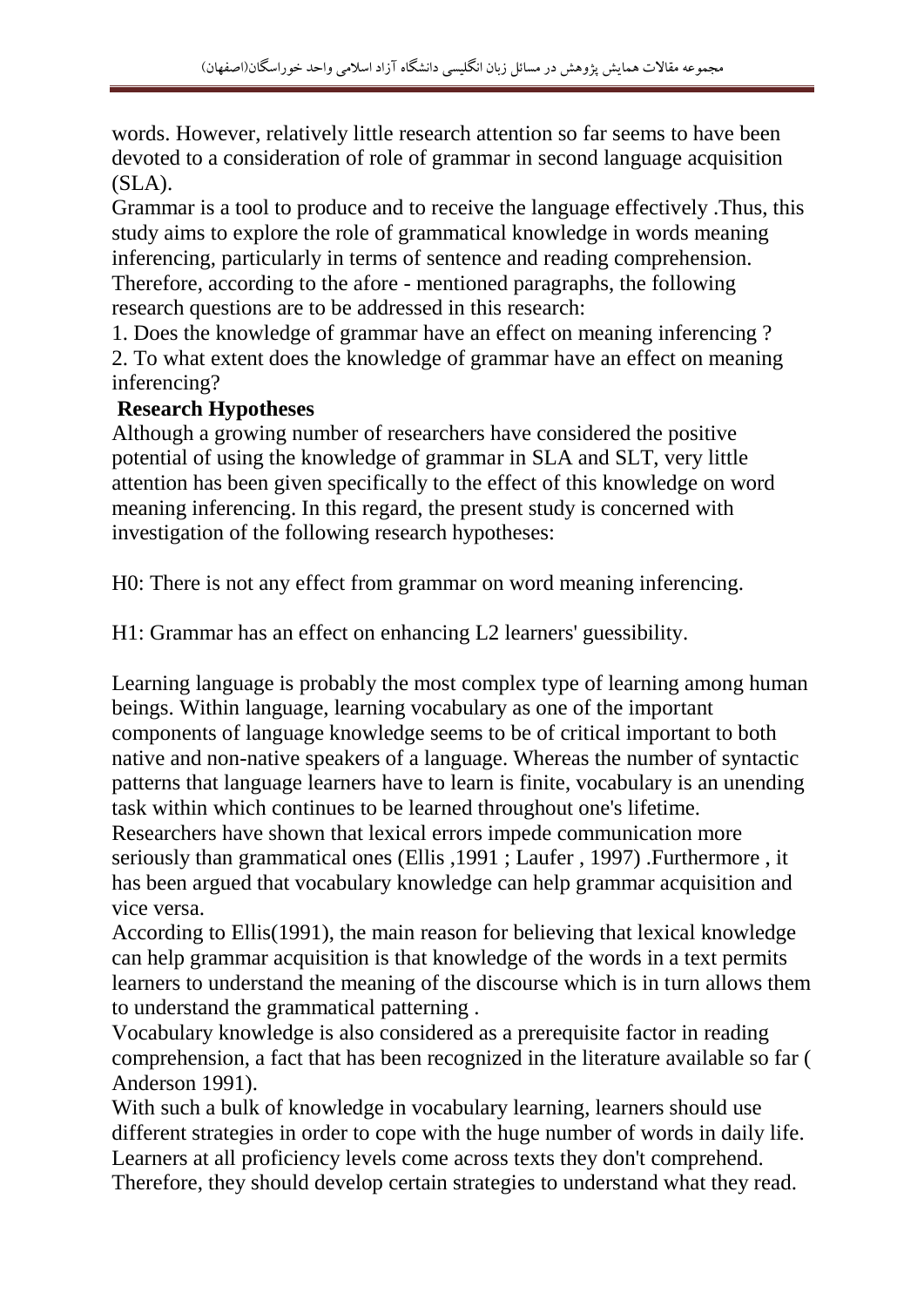L2 proficiency as (Haastrup 1991) notes is a decisive factor in lexical inferencing procedures and there definitely seems to be a threshold level of L2 proficiency that learners have to reach first before they are able to use effective inferencing procedures .

L2 beginners resort to inferencing because there are many unknown words that should be checked in a dictionary. Advanced language learners tend to infer more

since they know enough words and on the basis of the sufficient and clear context created by the known words they feel they can infer the meaning of unknown words.

Learners' attention to details in the text also affects comprehension (Frantzen, 2003). Investigating lexical inferencing of Spanish students, she argues "all readers are at times inattentive to details in context that should help them infer correct meaning. Inattention occurs not only when reading difficult passages where it is more understandable, but also in easier context" (p.189)

Among the factors the learners use in their guessing, grammatical knowledge is a vital one . A factor which has been less focused in the literature. Therefore, the present study tries to convince the teaching of grammar in all levels and all settings especially in a foreign setting which little input is available to master a language. When we go through the textbooks we see a great number of them lack enough grammar practices, that's due to the fact that is believed grammar is finite and it is not necessary to take it into our syllabus.

This study can probably establish a good relationship between the level of grammar knowledge and its role on word guessing. With these points in mind, we can come to a fact that a sound knowledge of grammar is essential if the learners are supposed to read widely in the life. Grammar helps learners in many aspects, the main one is guessing unknown words.

### **Method**

#### **Participants**

A sample of twenty students studying English at Saee Institute volunteered as participants. These students have been learning English in this center for four years. When they began their education here they were students of junior high school. They only were familiar with very little English. They were taught English Chatterbox One. These learners received fifty hours of teaching for each term. They have passed eighteen terms in this institute. One the whole, their total time which is spent on learning English is about nine hundred hours. As the elementary course, the books Chatterbox series were introduced and taught .They could pass Chatterbox one to six in one and a half years. During these terms they learned the most frequent tenses like simple present, past tenses, present perfect and present continuous. They were taught how to use these tenses and their vocabulary to make sentences. In each term at least one supplementary book about English stories was introduced at the beginning of the semester to enhance their command in retelling stories based on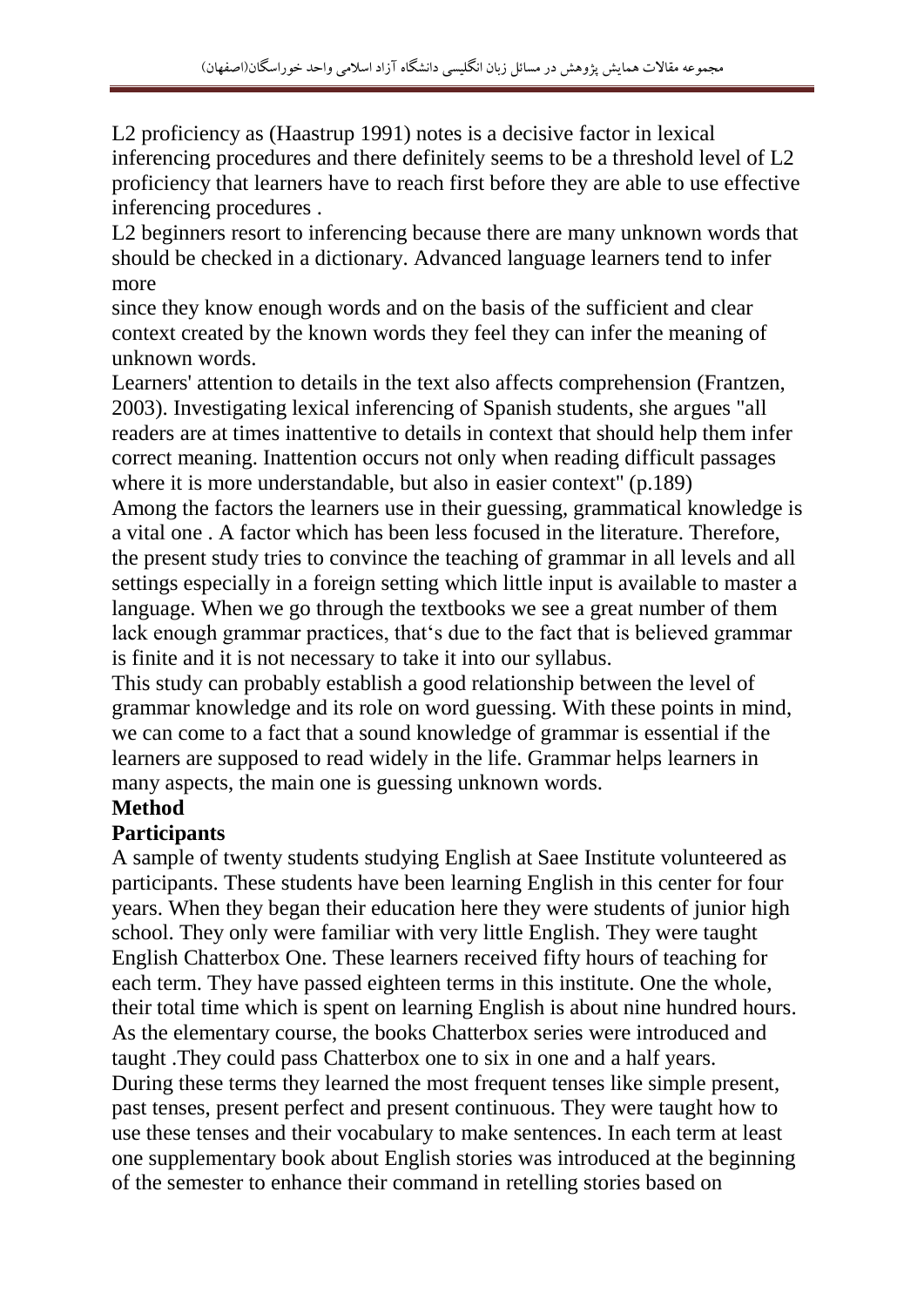vocabularies and structures they had received. After Chatterbox series, Interchange series were introduced to them. At this time, they were encouraged to use the knowledge of English for all four skills.

They were taught lots of structures, grammar, words and idioms during these series. They became fluent speakers in English. The main focus of teaching during these terms was to use what they knew. Therefore, the students were placed in different situations and they had to take part in dialogues and discussions to get the message across. The last four terms were spent on Passages written by Jack.C. Richards. The focus of teaching at this level is discussion and writing. A topic is introduced to the learners so they have to share their ideas and from time to time they have to write a passage about the topic.

#### **Materials**

#### **Vocabulary test**

First of all, we must be sure that the students do not know the meaning of the words. To this end, one hundred and eighty words were randomly chosen from a good book. The name of the book is 'VOCABULARY' written by Harold Levine. The words belonged to all parts of speech. We tried to write words which the students had no knowledge. We listed the words and asked them to write a definition a synonym or opposite for the words. Of course, they could write their Persian equivalents to show that they knew their meanings.

#### **Grammar Test**

We had to evaluate the students knowledge of grammar, therefore, a sixty item test was prepared. Our grammar test was extracted from TOEFL. We chose TOEFL because the tests in TOEFL are standard and have a high level of validity and reliability. The items belonged to different grammatical structures including tenses, conditional sentences and lots of things.

#### **Unknown Words in Context**

Out of one hundred and eighty words which were given to students to write their meanings, there were about seventy words none of the participants could write their meanings. Therefore, from this unknown group we chose forty five words randomly. We prepared another test based on these unknown words. Actually, we grammaticalized the words, in other words we provided grammatical contexts for this list of unknown words.

Our purpose here was to see how grammatical knowledge of the learners could affect their ability to guess the words they previously could not define. It is obvious that the learners used many local and global strategies to come across the right meanings. One fundamental strategy they would use is their grammatical knowledge. In other words, they focus on 'immediate grammar' to see how words are related to guess the unknown words.

#### **Procedure**

Based on the purpose of the study, three tests were prepared and conducted in a one week period. The first one was a one hundred and eighty word test. This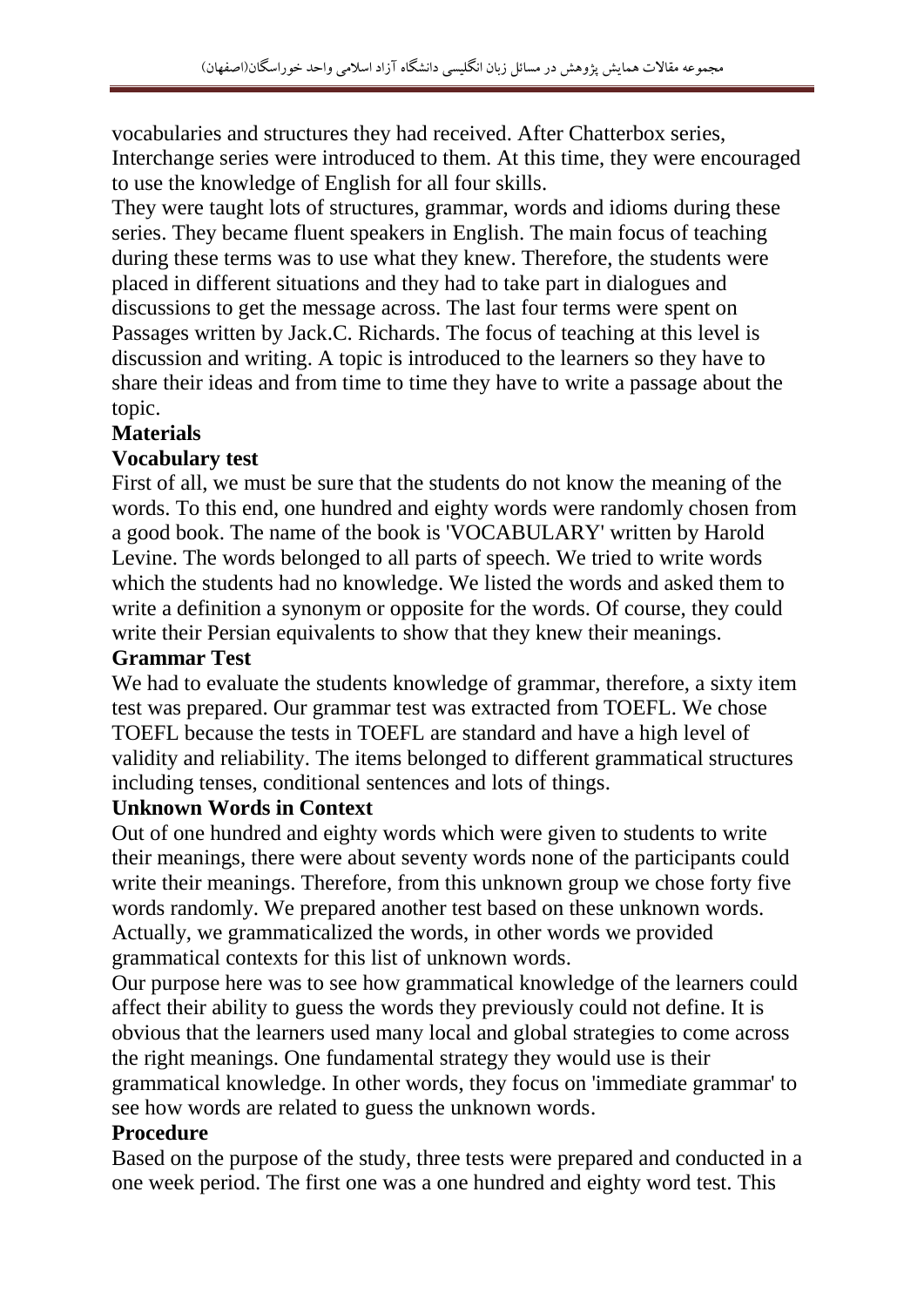test was in the format of an essay- type test. There were words with enough space provided asking students to write the Persian equivalents, synonyms or opposites to indicate that they knew the meanings of the words. The time allocation for this exam was forty minutes. Our aim for this exam was to extract the words which were unknown to all participants. After the exam, we ticked those words which were answered correctly. Since we needed the unknown words we searched for words which nobody could answer. Then, we found eighty words which were unknown to all participants. We listed those words. Two days later, another test was conducted under the supervision of the researcher. It was a grammar test in a multiple choice format. Our aim here was to evaluate the students` knowledge of grammar. To have a valid test we used a test from TOEFL. This test which had sixty items included varied grammatical structures. It tested tenses, parts of speech, complex sentences, conditional and many more. The time allocation for this second test was thirty minutes. By the students` scores we received, the students were divided into three groups based on their performance on this grammar test: advanced group, intermediate group and lower intermediate. We wanted to see if those students with a better knowledge of grammar could predict and guess those words which previously they were unable in a context free situation. Our next step was to grammaticalize those unknown words which were unknown to all participants. Forty five words from those eighty unknown words were selected randomly. Those forty five words were inserted in some grammatical structures. Therefore, we had a forty -five sentences each included one of those unknown words. Those words were underlined asking students to write the Persian equivalents, synonyms or opposites in the space provided, in fact this test was an essay one again. The time allocation for this test was thirty minutes. We used some statistical data to examine the relationship between the knowledge of grammar and word guessing ability.

#### **Data Analysis**

The researcher calculated two scores for each participant. A test of grammar with sixty items was given to the learners. Also, a test of vocabulary with forty five items was conducted. In order to find the means, standard deviation between these two tests the researcher uses Excel and SPSS.

The participants were awarded a score of 1 each time they judged a sentence correctly. Incorrect judgments, non-sure judgments and failures to respond to a question in the test were all scored 0. The mean and standard deviation of different learners' grades were calculated. The first test (the grammar test) was a multiple choice one so there was a key to the questions. But the second test (the vocabulary test) was an essay type one so it was subjective and the rater who was the researcher of the study scored true and near true answers.

The scores on the grammar and vocabulary were entered into SPSS and the researcher calculated the frequency and different parameters for the students. T-Test and paired samples tests were used to receive the mean, mode, median and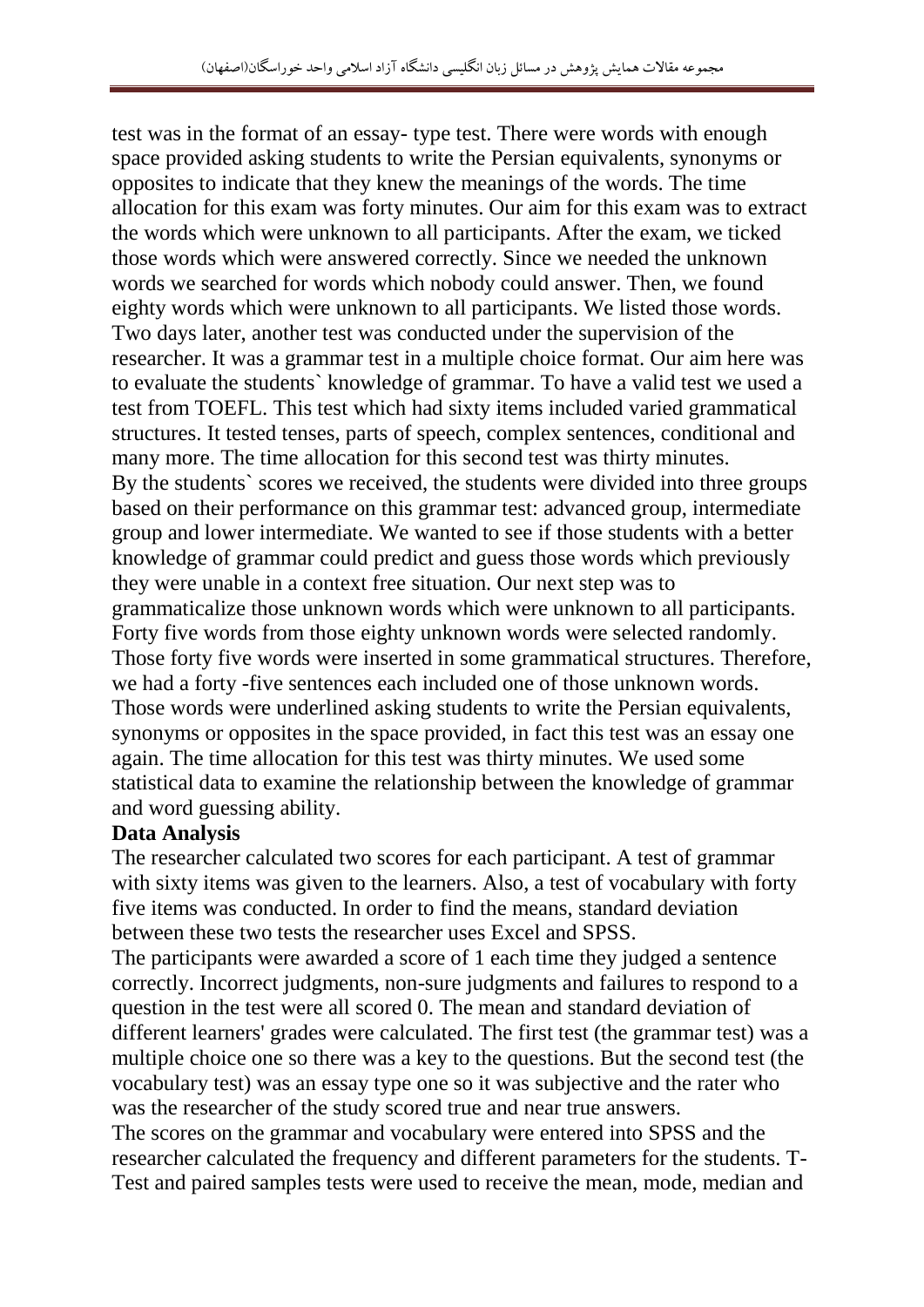the standard deviation of the scores. To see the correlation of the two tests the researcher drew some graphs. These graphs showed a positive relationship between grammar and vocabulary.

#### **Results**

Correlational research as a quantitative research method is based on the assumption that the real world is a network of connected elements and variables. Things are associated with one another. No phenomenon is isolated or discrete. A phenomenon is a system with different elements that interact and influencing one another. Things have effect on other things and are affected by a host of other factors. It is a web of relations and interactions. Experimental research assumes that there is a relationship between the two variables. In fact, before we investigate casual relationship, we should make sure they are correlated. Correlational studies function as pre-tests for experiments. In fact, two variables can't be in a cause-effect relationship if they are not correlated. The relationship between two variables is indicated by correlation coefficient. Correlation coefficient is a measure of association, the degree of go – togetherness. It shows how two or more variables vary together. The correlation coefficient is a number that can be calculated. There are two aspects to the coefficient: size (strength) and direction.

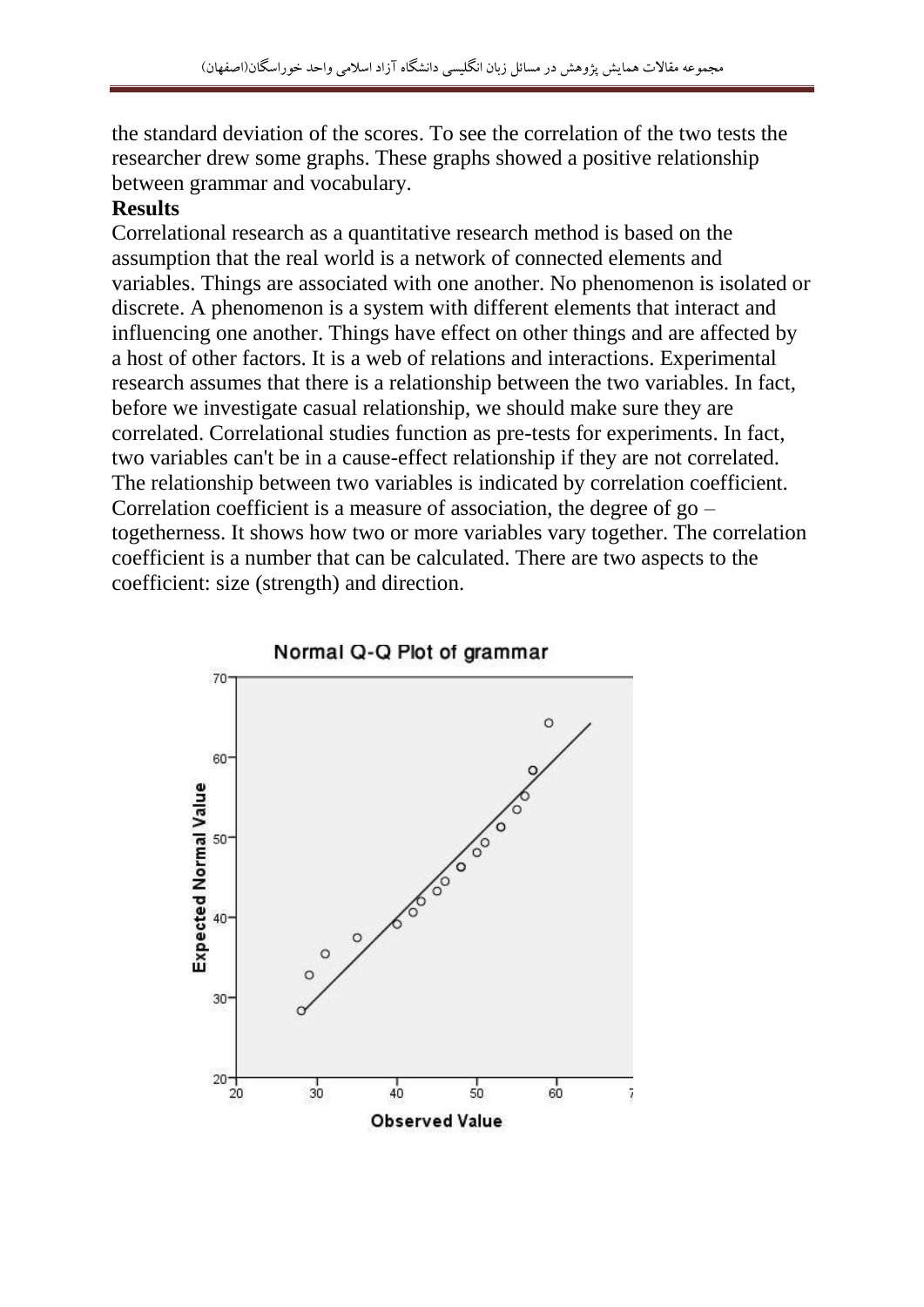

# Normal Q-Q Plot of Vocabulary

Cumulative percent of grammar

## **grammar**

| Frequency |                | Percent      |      | Valid   |      | Cumulative |
|-----------|----------------|--------------|------|---------|------|------------|
|           |                |              |      | Percent |      | Percent    |
| Valid     | 28.00          | $\mathbf{1}$ |      | 5.0     | 5.0  | 5.0        |
| 29.00     | 1              |              | 5.0  |         | 5.0  | 10.0       |
| 31.00     | 1              |              | 5.0  |         | 5.0  | 15.0       |
| 35.00     | $\mathbf{1}$   |              | 5.0  |         | 5.0  | 20.0       |
| 40.00     | 1              |              | 5.0  |         | 5.0  | 25.0       |
| 42.00     | $\mathbf{1}$   |              | 5.0  |         | 5.0  | 30.0       |
| 43.00     | 1              |              | 5.0  |         | 5.0  | 35.0       |
| 45.00     | 1              |              | 5.0  |         | 5.0  | 40.0       |
| 46.00     | 1              |              | 5.0  |         | 5.0  | 45.0       |
| 48.00     | $\overline{2}$ |              | 10.0 |         | 10.0 | 55.0       |
| 50.00     | $\mathbf{1}$   |              | 5.0  |         | 5.0  | 60.0       |
| 51.00     | 1              |              | 5.0  |         | 5.0  | 65.0       |
| 53.00     | $\overline{2}$ |              | 10.0 |         | 10.0 | 75.0       |
| 55.00     | 1              |              | 5.0  |         | 5.0  | 80.0       |
| 56.00     |                |              | 5.0  |         | 5.0  | 85.0       |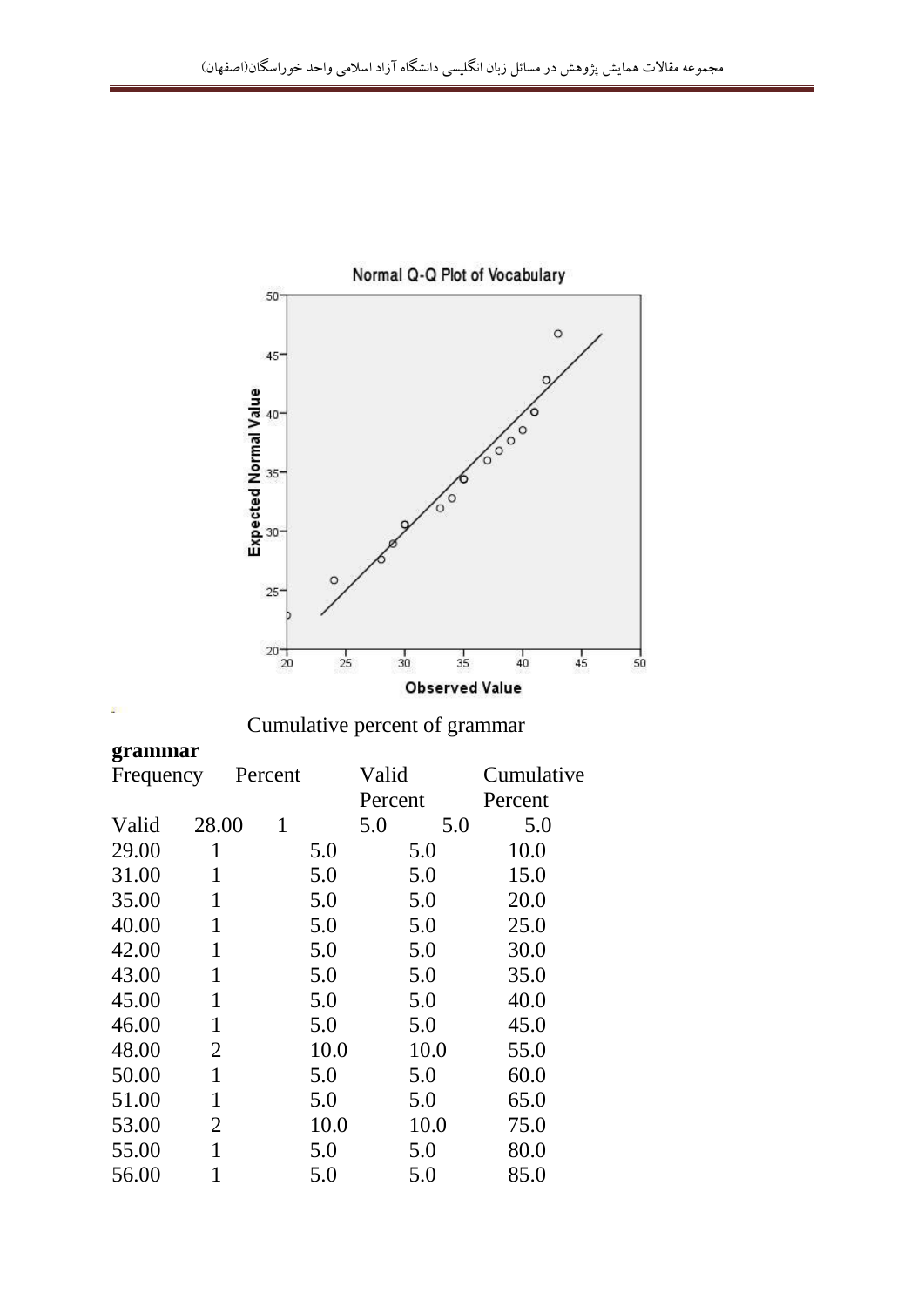| 57.00 |    | 10.0  | 10.0 | 95.0  |
|-------|----|-------|------|-------|
| 59.00 |    | 5.0   | 5.0  | 100.0 |
| Total | 20 | 100.0 |      | 100.0 |

The above table shows the grammar scores from the lowest to the highest. We can see the frequency of the scores. For, example, the frequency of the score 48 is 2.It means that there are two students who got 48 on the grammar test. So the percent for this score is 10%. For those scores which appear once on the test the percent is 5%. In this table the cumulative percent of the scores is also showed.

#### **Conclusion**

The study described in this paper set out to answer two inter-related questions regarding whether grammar has any effect on guessing and second how much this impact would be. The findings displayed that knowledge of grammar plays a vital role in learning a foreign language. This kind of knowledge helps not only vocabulary acquisition but also vocabulary guessing. As learners encountered by new contexts we meet lots of new words we haven't seen before. We draw on many different methods to get their meanings. Unfortunately, the importance of grammar in L2 teaching and learning has been ignored for many reasons. The fact shows that grammar can help learners in many aspects because it serves as a tool to self-correct and self-edit the utterances we produce or receive in our daily life. Grammar in its broadest sense means knowledge of vocabulary formation and knowledge of sentence formation. We can make a comparison in this regard. A house is composed of many different materials, when we know how these materials are mixed together we would better get the knowledge of a bigger construction like a building. As we have seen in chapter four those learners who are better at grammar are better in understanding the meanings of the unknown words. In our pedagogical setting grammar teaching should be focused more, since it enhances the language learning in all aspects. By what we understand from chapter four, we are sure that knowledge of grammar has a vital effect on meaning inferencing. Therefore, the answer to our first researcher question is yes. Our second question was how much this knowledge affects on vocabulary guessing. By looking at the scatterplot and examining the correlation between these two variables, we see that these two sets of scores are positively correlated. It means that grammar is a very important factor in deciphering the meanings of unknown words in a text. The importance of vocabulary learning is obvious to almost all educationalists and learners. This is the first thing which a foreign learner encounters while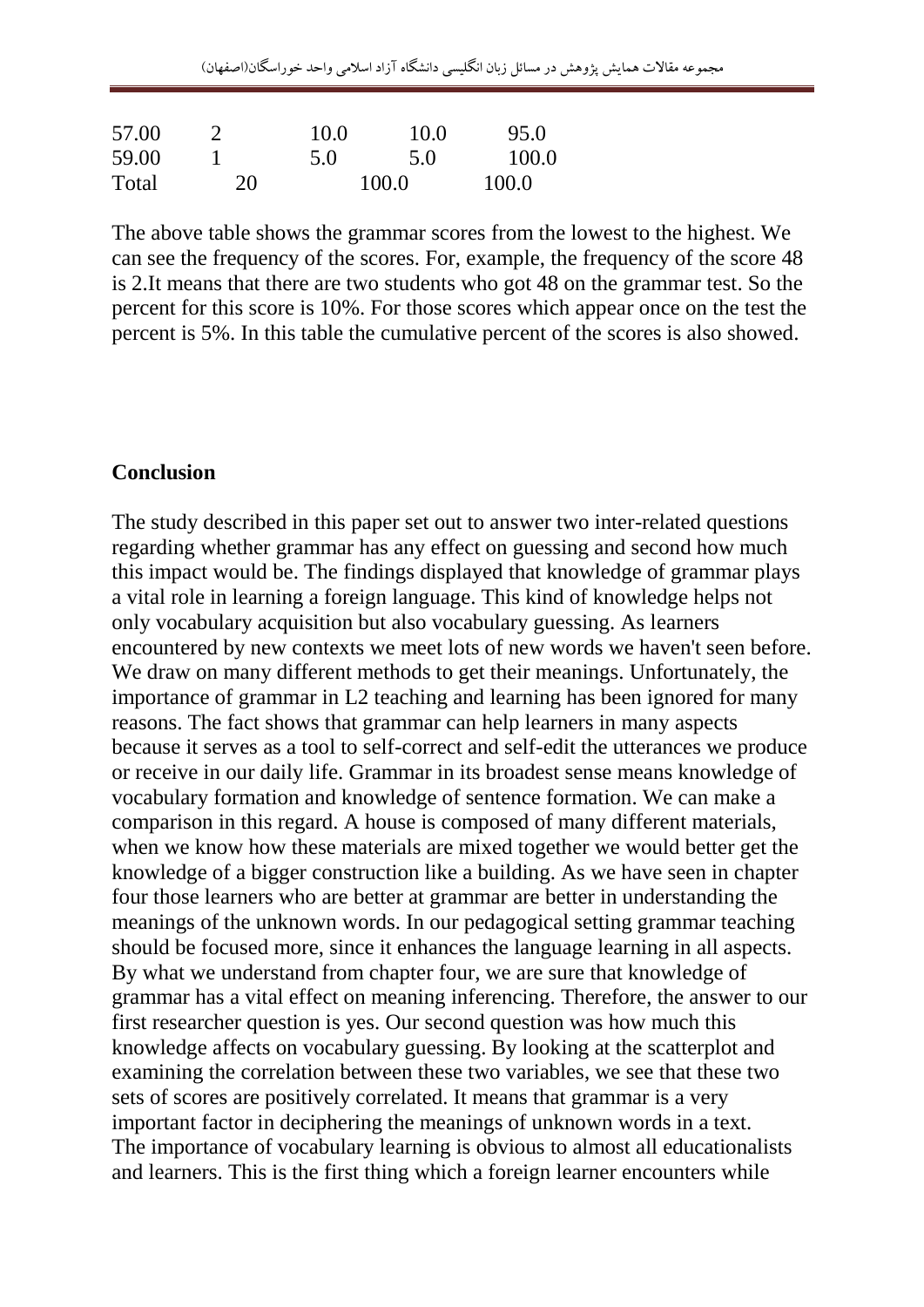entering the class. They have to deal with words in many different ways. Also, they have to memorize the words for their communication. But the importance of grammar in a foreign setting has been overlooked by many experts and learners. They do not know the value of grammar and its role in learning a foreign language. Perhaps, this is the case because of the way grammar is taught. Instead of throwing grammar away from our books and our syllabus, we as teachers and scholars should find some new methods and ways to teach grammar in a fun and lively manner.

Teaching grammar is said to be boring because I think this teaching does not aim at an communicative goal. Grammar is a tool like words for communication. To have a better command on our communication with other speakers we must develop not only our word power but also our grammar power. This grammar gives us chances to use words effectively and efficiently in our speech and our writing.

As was mentioned before, grammar is a sub skill which can have vital impact on other skills. We could become better guessers, better speakers and writers just by knowing enough grammar. Language without grammar is a list of words. Words by themselves are not enough communicative to transfer meanings and messages. My final word is that pedagogical grammar is necessary and should be an essential part of our syllabus.

#### **References**

Anderson, 1991 N.J. Anderson, Individual differences in strategy use in second language reading and testing, Modern Language Journal 75 1991, pp. 460–472.

Alderson and Urquhart, 1984 In: J.C. Alderson and A.H. Urquhart, Editors, Reading in a Foreign Language, Longman, London 1984.

Appel, G., Lantolf, J. 1994. Negative feedback on regulation and second language learning in the zone of proximal development. The Modern Language Journal 784: 465-83.

Bachman, L., Palmer, A., 1996 .Language Teaching in Practice .Oxford University Press, Oxford.

Barnett, 1989 M. Barnett, More than Meets the Eye, Prentice Hall Regents, NJ 1989.

Batstone, R., 2002a. Making sense of new language: a discourse perspective. Language Awareness 11 1.

Batstone, R., 2002b. Contexts of engagement: a discourse perspective on 'intake' and 'pushed output'. System 30, 1–14.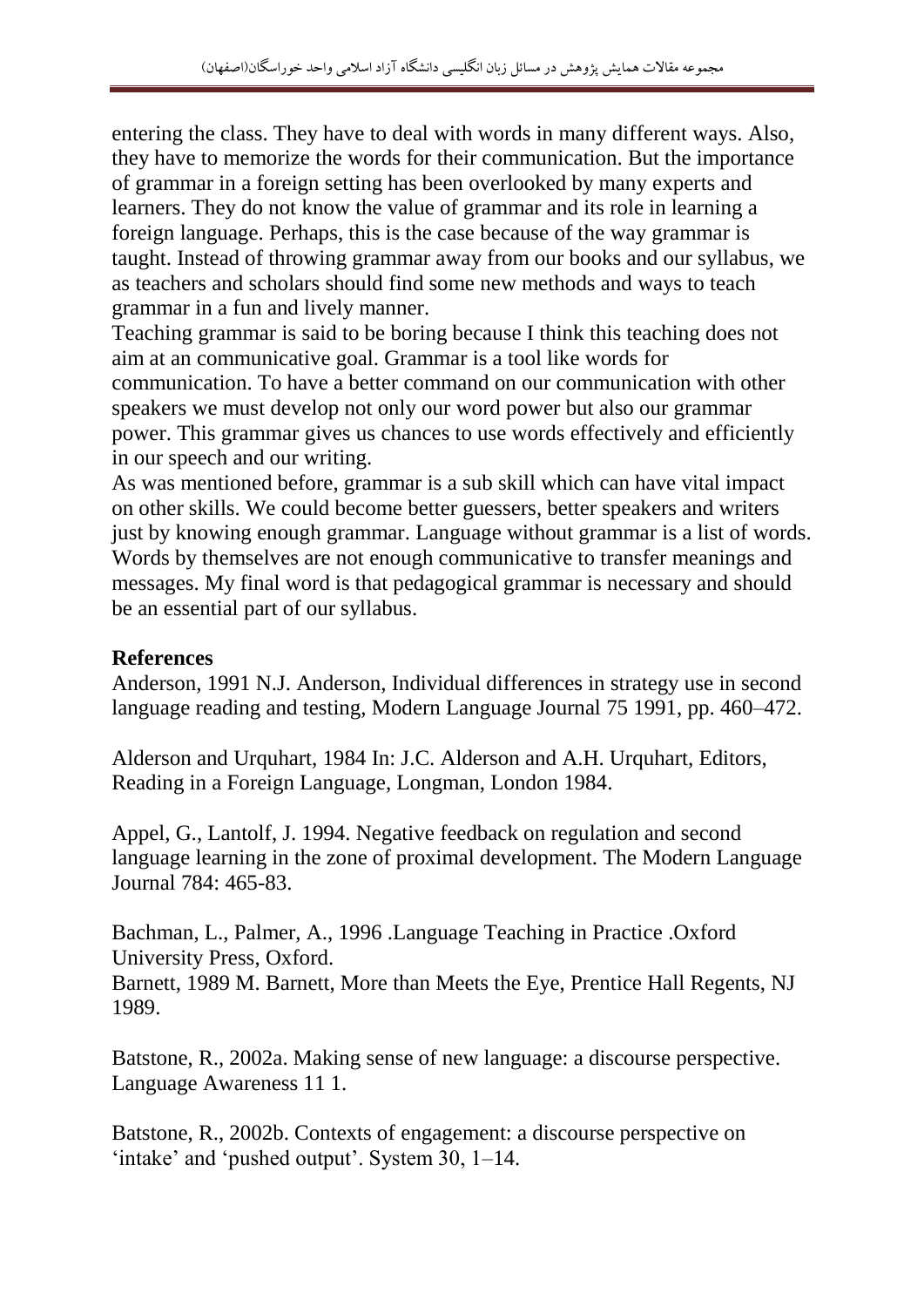Bensoussan and Laufer, 1984 M. Bensoussan and B. Laufer, Lexical guessing in context in EFL reading comprehension, Journal of Research in Reading 7 1984, pp. 15–31.

Canale, M., Swain, M. 1980. Theoretical basis of communicative approaches to second language teaching and testing. Applied Linguistics 1: 1-47.

Carnine et al., 1984 D. Carnine, E.J. Kameenui and G. Coyle, Utilization of contextual information in determining the meaning of unfamiliar words, Reading Research Quarterly 19 1984, pp. 188–204.

Carton, 1971 A.S. Carton, Inferencing: a process in using and learning language. In: P. Pimsleur and T. Quinn, Editors, The Psychology of Second Language Learning, Cambridge University Press, Cambridge 1971, pp. 45–58.

Catalan, 2003 R.M.J. Catalan, Sex differences in L2 vocabulary learning strategies, International Journal of Applied Linguistics 3 1 2003, pp. 54–74.

Celce-Murcia, M., Dornyei, Z., Thurrell, S. 1997. Direct Approaches in L2 Instruction: A Turining Point in Communicative Language Teaching? TESOL Quarterly, 31: 141-152.

Chaudron, C. 1985 Intake: on models and methods for discovering learners' processing of input. Studies in Second Language Acquisition 7, 1-14.

Coady and Huckin, 1997 In: J. Coady and T. Huckin, Editors, Second Language Vocabulary Acquisition: a Rationale for Pedagogy, Cambridge University Press, Cambridge 1997.

Cohen, 1998 A.D. Cohen, Strategies in Learning and using a Second Language, Longman, London 1998.

Cook, G., 1989. Discourse. Oxford University Press, Oxford.

Cook, G., 2001. The philosopher pulled the lower jaw of the hen: Ludicrous invented sentences in language teaching. Applied Linguistics22 3, 366–387.

ELLIS, R. 1990 Instructed Second Language Acquisition. Oxford: Blackwell.

Ellis, R., 1991. Grammar teaching – practice or consciousness-raising. In: Ellis, R. Ed., Second Language Acquisition and Second Language Pedagogy. Multilingual Matters, Clevedon.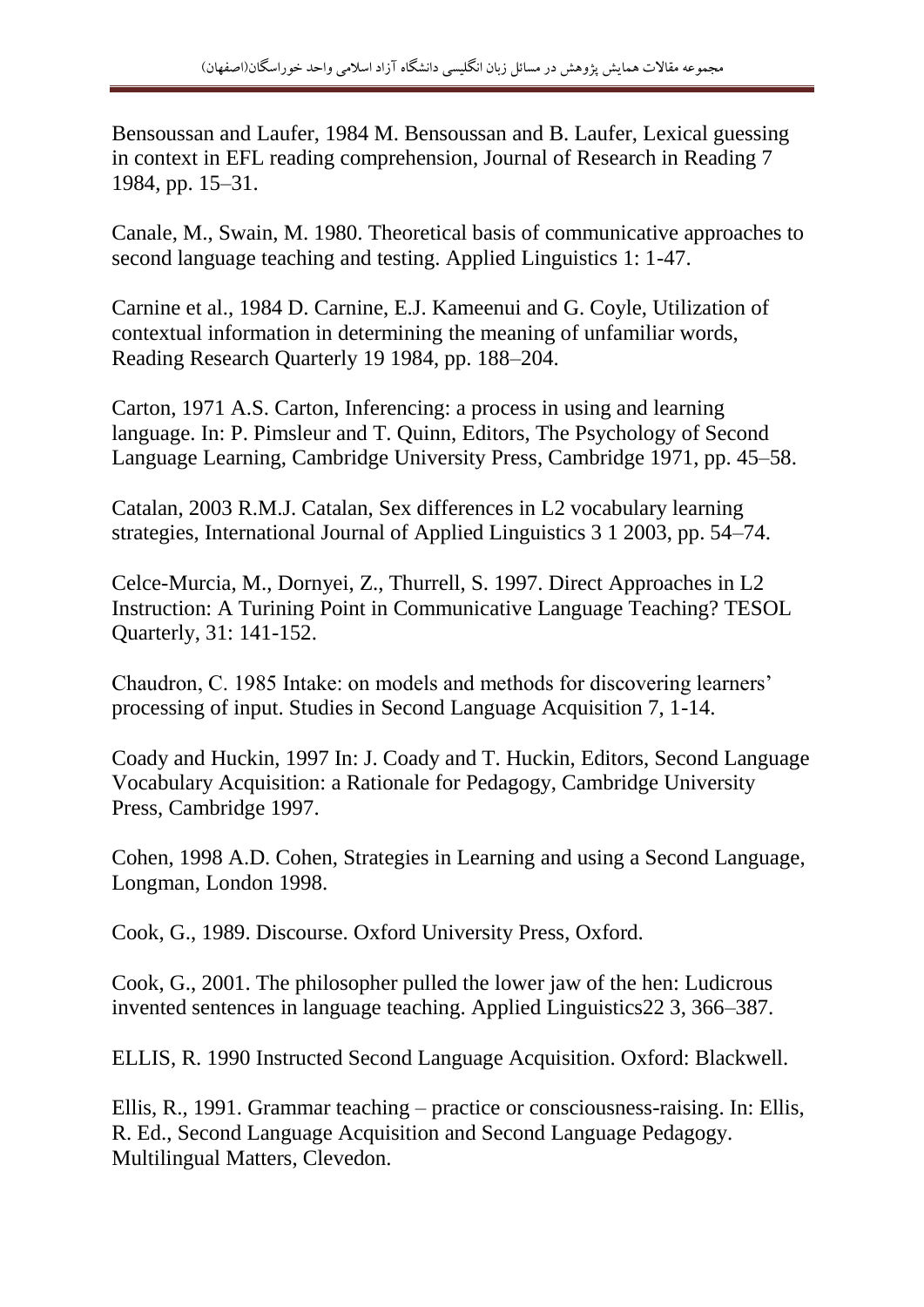ELLIS, R. 1992 Second Language Acquisition and Second Language Pedagogy. Clevedon: Multilingual Matters.

Ellis, R. 1997. SLA research and language teaching. Oxford: Oxford University Press.

Grandy, 1992 R.E. Grandy, Semantic fields, prototypes, and the lexicon. In: A. Lehrer and E.F. Kittay, Editors, Frames, Fields, and Contrasts: New Essays in Semantic and Lexical Organization, Lawrence Erlbaum Associates, Publishers, New York 1992, pp. 105–120.

Gregg, K. 1984. Krashen's monitor and Occam's razor. Applied Linguistics 5: 79-100.

Griffiths, 2006 C. Griffiths, Strategy development and progress in language learning, Prospect 21 2006, pp. 58–75.

Johnson, K., 1988. Mistake correction. ELT Journal 42, 89–101.

Johnson, K. 1995. Understanding communication in second language classrooms. New York: Cambridge University Press.

Johnson, K., 1996. Language Teaching and Skill Learning. Blackwell, Oxford. Kaivanpanah, 2004 Kaivanpanah, Sh., 2004. Guessing word-meaning: how reliable learners' assessments are? In: Paper presented at 11th TESOL Arabia convention. UAE, Dubai.

Kelly, 1990 P. Kelly, Guessing: no substitute for systematic learning of lexis, System 18 2 1990, pp. 199–207.

Laufer and Sim, 1985 B. Laufer and D.D. Sim, Taking the easy way out: nonuse and misuse of contextual clues in EFL reading comprehension, English Teaching Forum 23 1985, pp. 7–10.

Laufer, 1991 B. Laufer, The development of L2 lexis in the expression of the advanced learner, The Modern Language Journal 75 1991, pp. 440–448.

Mackey, A., Gass, S., McDonagh, K., 2000. How do learners perceive interactional feedback? Studies in Second Language Acquisition 224, 471–497.

McCarty, 2005 In: T. McCarty, Editor, Language, Literacy, and Power in Schooling, Lawrence Erlbaum Associates, Mahwah, NJ 2005.